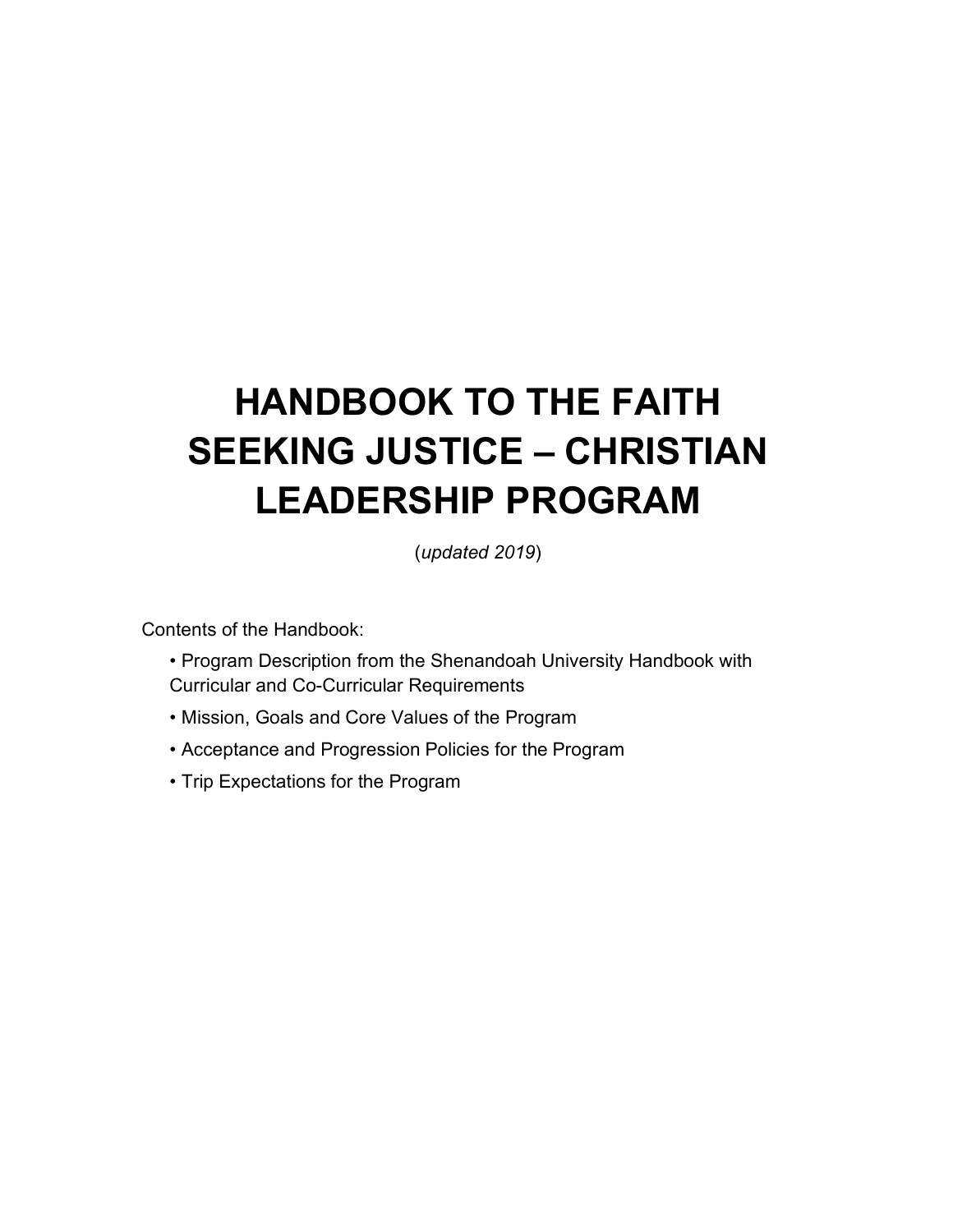## **FAITH SEEKING JUSTICE – Christian Leadership Certificate Program** (*from*

*the Shenandoah University Handbook, updated 2019-2020*)

The Faith Seeking Justice – Christian Leadership Certificate Program is a three-year cohort program that integrates knowing, being and doing. Its aim is to prepare and empower leaders for the 21st century church who are committed to spiritual depth and social justice as integral aspects of the church's ministry in a global context. The program combines religion courses with co-curricular experiences related to the themes of Spiritual Formation, Leadership Development and Doing Justice in a three-year cycle. Examples of co-curricular activities that may be approved for this program include covenant groups, meeting with a professional or spiritual mentor, participating in local, national, and/or international service-learning opportunities, attendance at conferences or retreats, taking leadership roles in on-campus groups or events and internships. Student will be expected to participate in 10 hours of approved co-curricular activities each semester while they are in the program.

#### **Courses Required for the Faith Seeking Justice – Christian Leadership Certificate Program**

Every effort should be made to take the courses presented below as part of a cohort. Where necessary some substitutions will be considered on a case-by-case basis.

| Course         | Γitle.                                       | <b>Credit hours</b> |
|----------------|----------------------------------------------|---------------------|
|                |                                              |                     |
| <b>REL 110</b> | The Global Context of Christian Leadership   | 3                   |
| <b>REL 112</b> | <b>Christian Discipleship</b>                | 3                   |
| REL 21X        | Any course on the Bible                      | 3                   |
| <b>REL 301</b> | Christian Theology (with Leadership Project) | 3                   |
| Total          |                                              | 12                  |

#### **Co-Curricular Requirements for the Faith Seeking Justice – Christian Leadership Certificate Program**

| Theme                      | Documented hours |
|----------------------------|------------------|
| <b>Spiritual Formation</b> | $20*$            |
| Leadership Development     | $20*$            |
| Doing Justice              | $20*$            |
| Total                      | 60               |

\* Students are responsible for ensuring that their hours of participation in co-curricular activities are approved as fitting practical experience for the co-curricular theme and documented with the program director in a timely manner.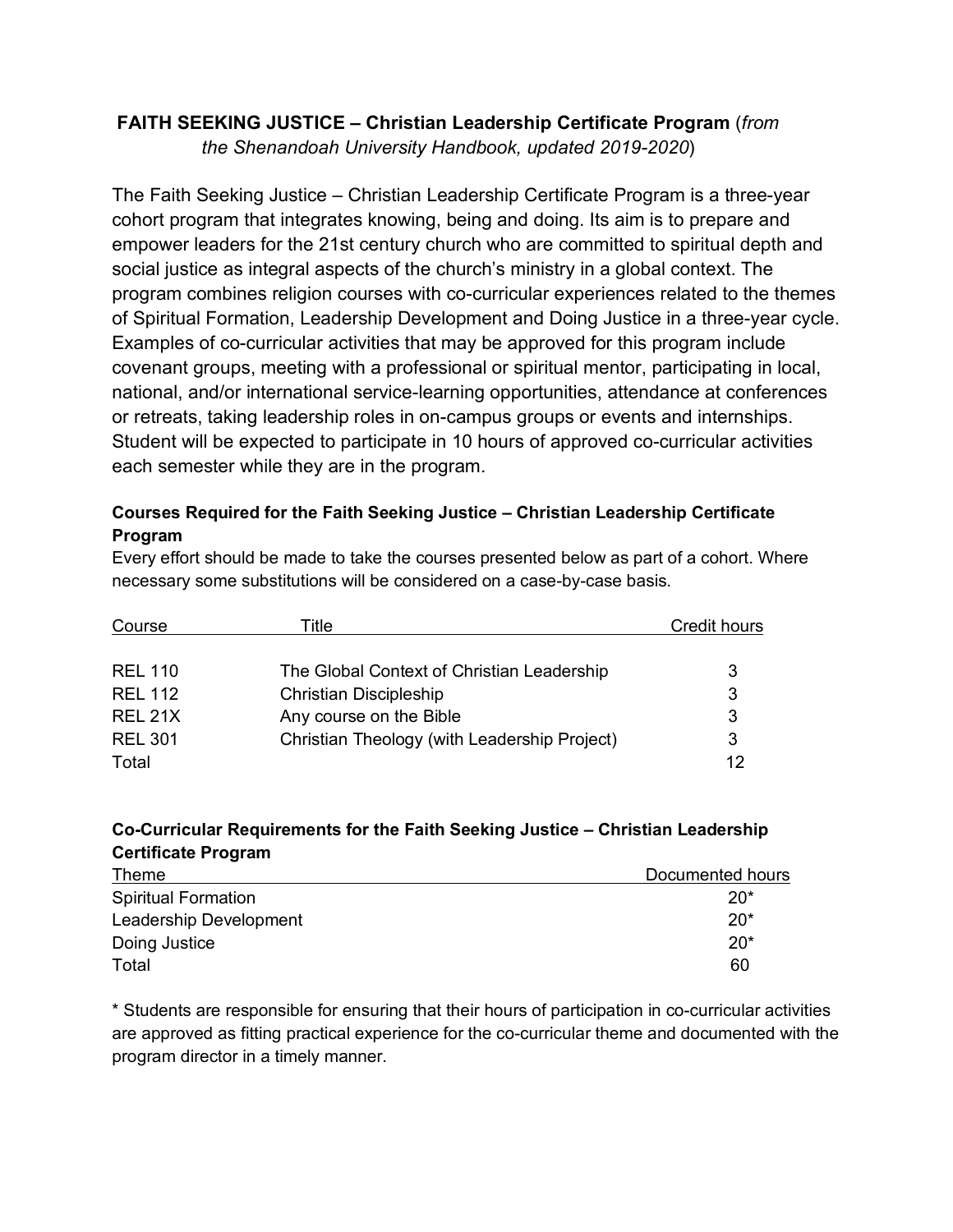#### **Mission, Goals, and Core Values of the Faith Seeking Justice – Christian Leadership Certificate Program**

**The Mission of FSJ:** The Faith Seeking Justice Christian Leadership Program aims to prepare and empower leaders who are committed to spiritual depth and social justice as integral aspects of the Church's ministry in a global context.

**Themes of FSJ:** The FSJ program has three core themes that it integrate knowing, being, and doing: spiritual formation, leadership development, and doing justice. Each year, the program will focus on a particular theme and provide opportunities to engage more deeply in these areas.

*Spiritual Formation:* Students will engage in a faith that is owned, processed, and challenged.

*Leadership Development:* Students will gain skills in how to mobilize and organize people around a common goal.

*Doing Justice:* Students will learn about issues of justice and injustice locally, nationally and internationally and will work actively towards creating responses to confront them.

### **Core Values for FSJ:**

1. Faith: Students will engage in a faith that is owned, processed, and challenged. Through the program, students will challenge former views, and reconstruct their faith and identity based on what they are learning and experiencing. This will be demonstrated by:

• Articulation: Students will be able to articulate beliefs and values clearly

• Formation: Students will be able to identify times in their lives where their faith has changed

2. Leadership: Students will gain skills in how to mobilize and organize people around a common goal. Through this they will grow in communication, visioning, growth, active listening, and caring for others. This will be demonstrated by:

• Events and programs: Students will help plan, organize and recruit for events in the Spiritual Life office and at home

• Group projects: Students will help lead group projects in FSJ classes

3. Community: Students will learn how to work together in an interdependent team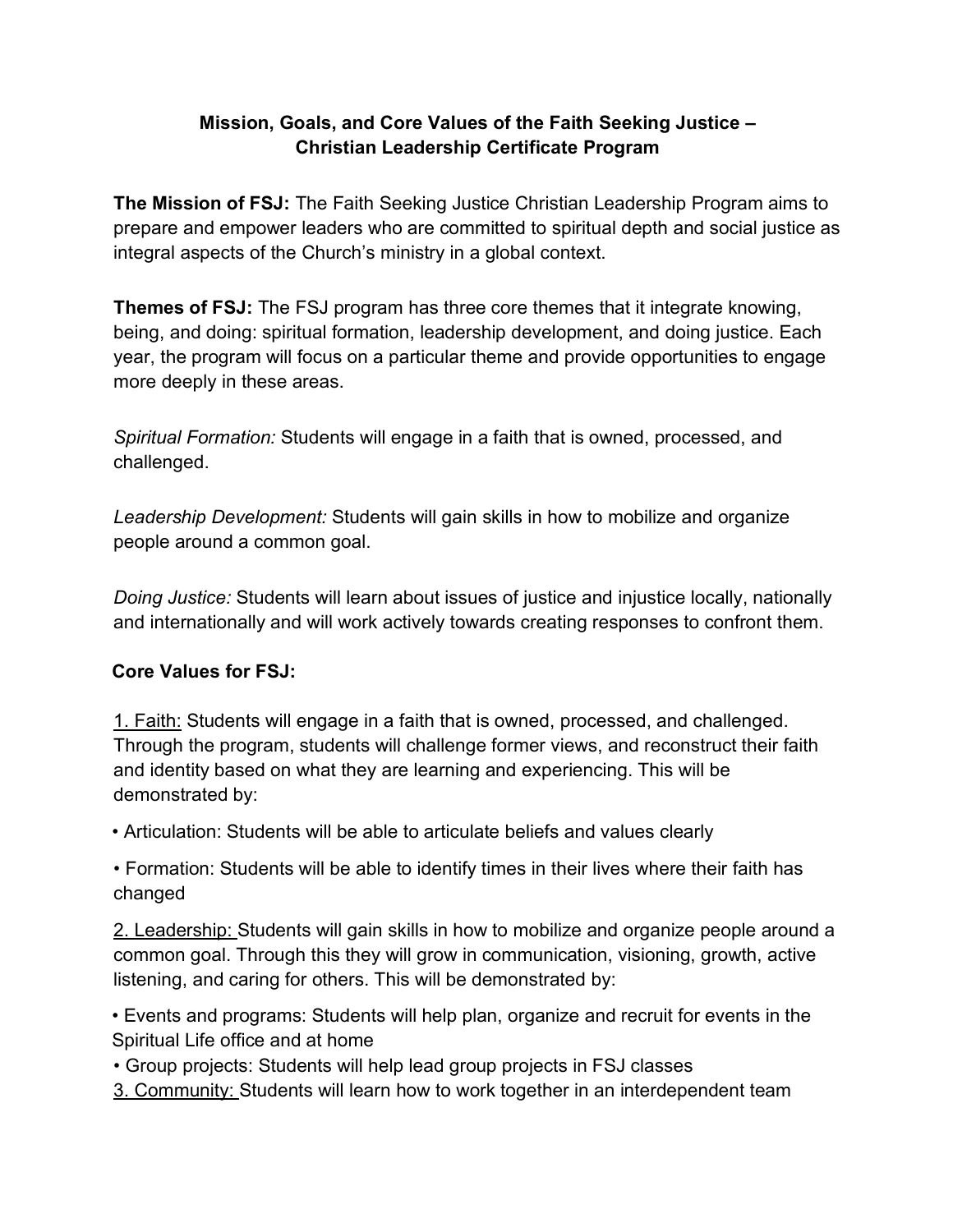that encourages, affirms and empowers those in the group. Through conversation, experience, and the practice of shared life, students will develop community. This will be demonstrated by:

• Sharing: Students will share their lives with others in FSJ, encouraging mutual growth, listening, and communication

• Affirmation: Students will encourage and affirm those in their community, as well as encouraging further growth.

4. Justice orientation: Students will learn about issues of justice and injustice locally, nationally and internationally and will work actively towards creating responses to confront them. Through academic experience as well as co-curricular programming, students will be challenged to address structures and systems. This will be demonstrated by:

• Identification: Students will learn how to identify seats of power, how it is used and misused, and major contemporary social issues.

• Integration: Students will make personal choices that highlight their commitment to justice.

5. Integrity: Students will develop congruence and integration of their values, beliefs, and actions (what I value is what I believe is what I say is what I do is what I value). This will be largely measured through the other core values and whether they are lived out. This will be demonstrated by:

• Action: Students values and faith need to be integrated in their lives.

• Evaluation: Students will be evaluated on how the core values of FSJ are lived out in their lives.

#### **FSJ Learning Objectives:**

Upon completion of this program of study, students will be able to:

1. Display basic biblical and theological knowledge necessary to assume leadership roles in the Christian community, with a particular emphasis on understanding the church's ministry in the world. (Basic Knowledge)

2. Master entry-level practical skills necessary for leadership roles in the Christian community, including skills necessary for working in the multicultural contexts created by globalization. (Skills)

3. Integrate knowledge with personal spiritual development and a commitment to social justice as an essential dimension of discipleship and ministry (Integration)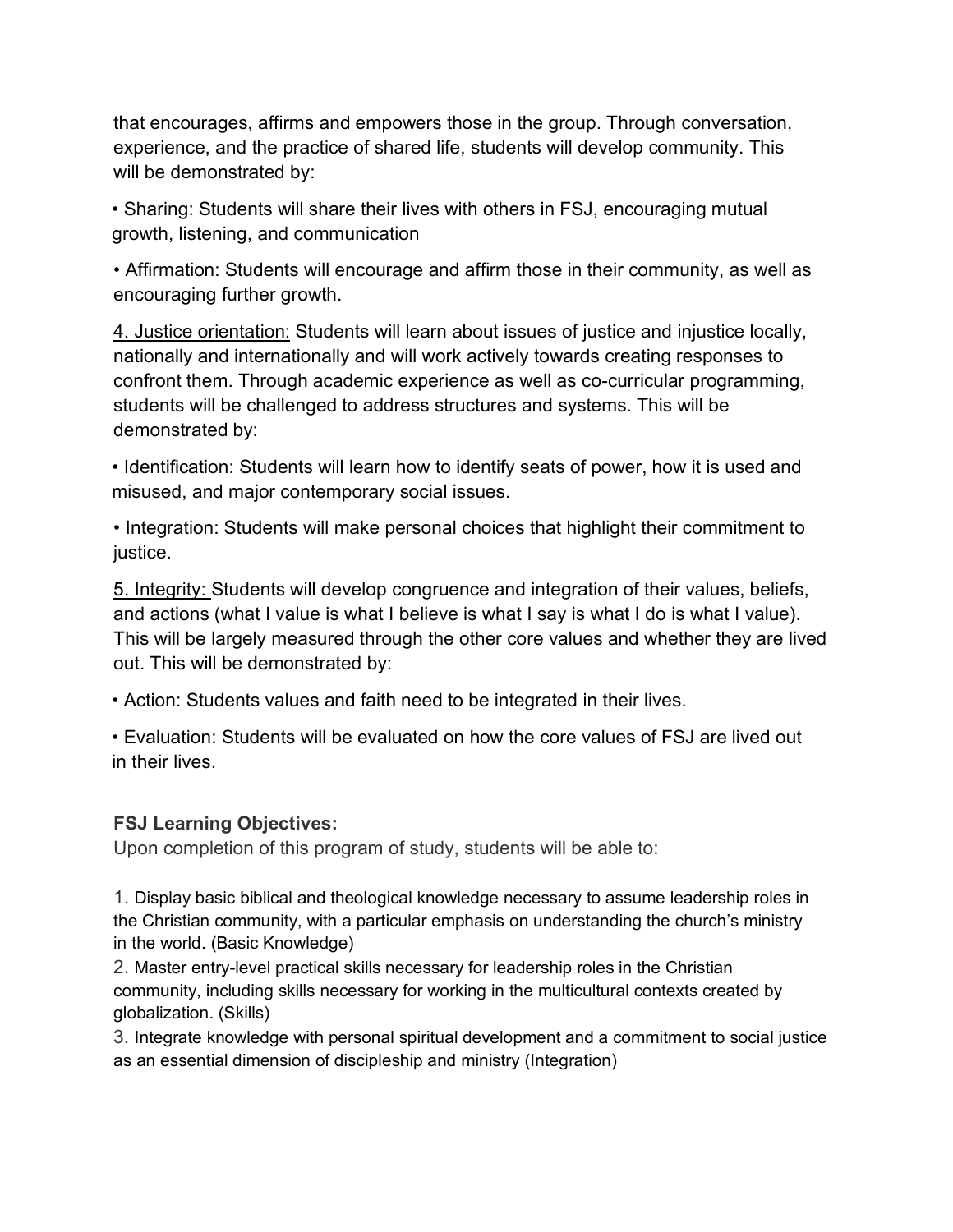#### **How FSJ Relates to the University's Mission and Commitments:**

• to prepare "individuals...to be ethical, compassionate citizens who are committed to making responsible contributions within a community, a nation, and the world."

• to "cultivate leadership to advance positive change and growth" with a particular focus on the church or Christian community.

• The importance of the global context of the church's ministry in the program is a reflection of the University's own focus on the world and cultural diversity.

• The program's combination of curricular dimensions with spiritual development and service under the direction of a professional mentor is consistent with the University's purpose of combining "professional and liberal learning" and its "commitment to self-reflection and personal development."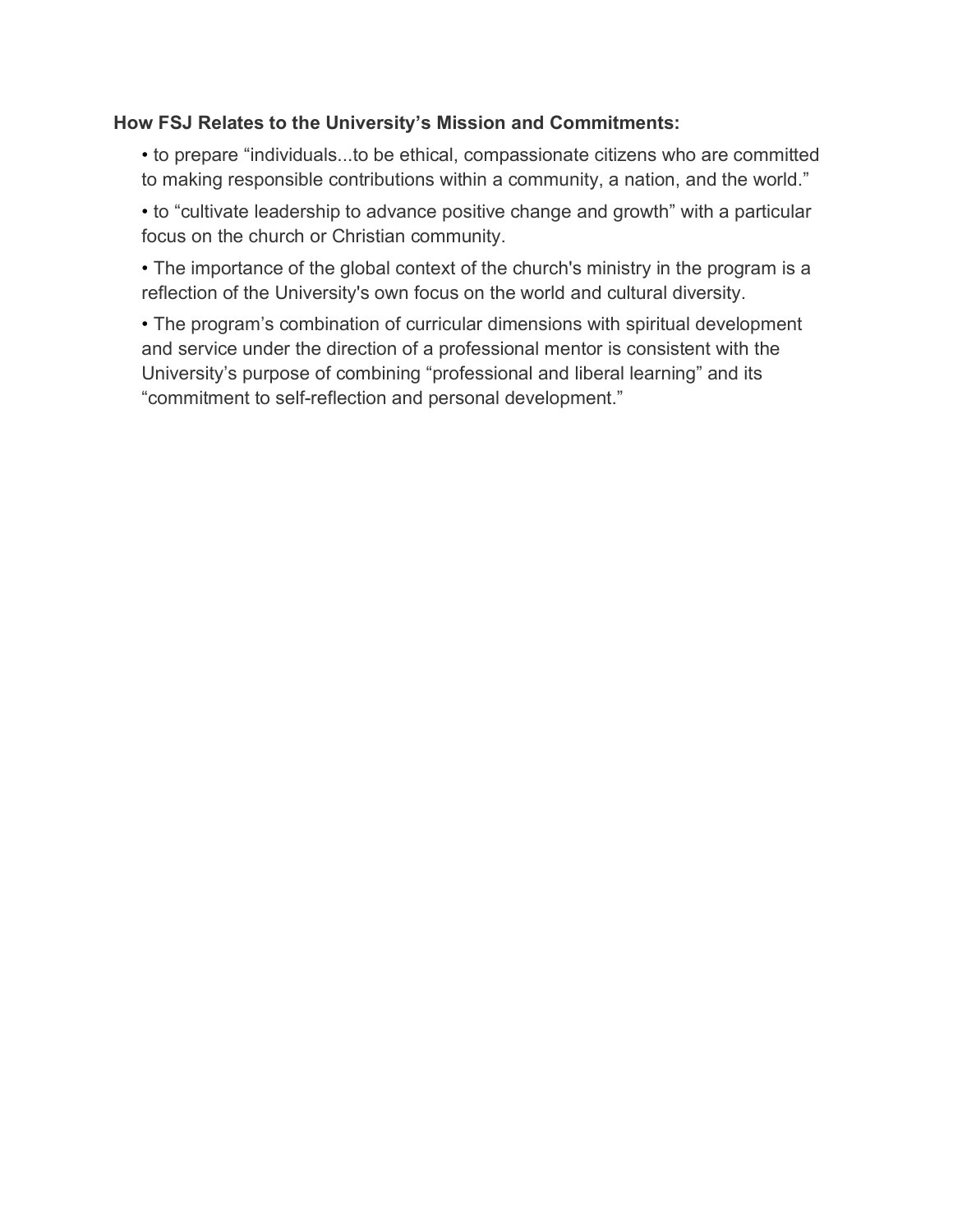## **Acceptance and Progression Policies of the Faith Seeking Justice Christian Leadership Program**

The FSJ Christian Leadership Program is an academically rigorous program for those with the character and the calling for servant leadership in the Christian community. It also involves a dedication of University resources above those enjoyed by a typical student. The following requirements for entrance and ongoing participation in the program reflect its rigor and the privilege being part of a Faith Seeking Justice cohort involves.

## **Acceptance Criteria:**

To be admitted to the Faith Seeking Justice Christian Leadership Program, students must:

● Have a 3.0 GPA or higher in high school (based on a 4.0 scale, unweighted) or for those who apply during their first year at SU, a 2.7 GPA.

• Show evidence of calling and commitment to leadership in the Christian community and concern for justice in the world.

● Submit at least one recommendation from the student's academic setting (teacher, administrator, guidance counselor or university faculty/staff member for current SU students) and/or recommendation from the student's pastor, youth leader or lay mentor from the student's church.

## **Progression Policies:**

• The Department of Religion is committed to providing sections for the courses in the FSJ sequence that are reserved exclusively for the FSJ cohort. Occasionally, however, it may be necessary to allow a Religion Major to take a course with the cohort, especially during the third year.

● Every effort will be made to schedule the classes in the FSJ sequence at a time when there are no conflicts with students' required courses in other programs. Should a student be unable to take a course in the sequence because of study abroad, student teaching, or an unavoidable scheduling conflict, that student MAY be allowed to take the course outside a FSJ cohort.

■ A student earning less than a **C**- in a FSJ class must retake the class outside the cohort if that opportunity presents itself the following year.

● A student must remain in good standing with the University.

• A student whose GPA is below 2.0 in any semester will be placed on FSJ academic probation for the following semester. During that semester, the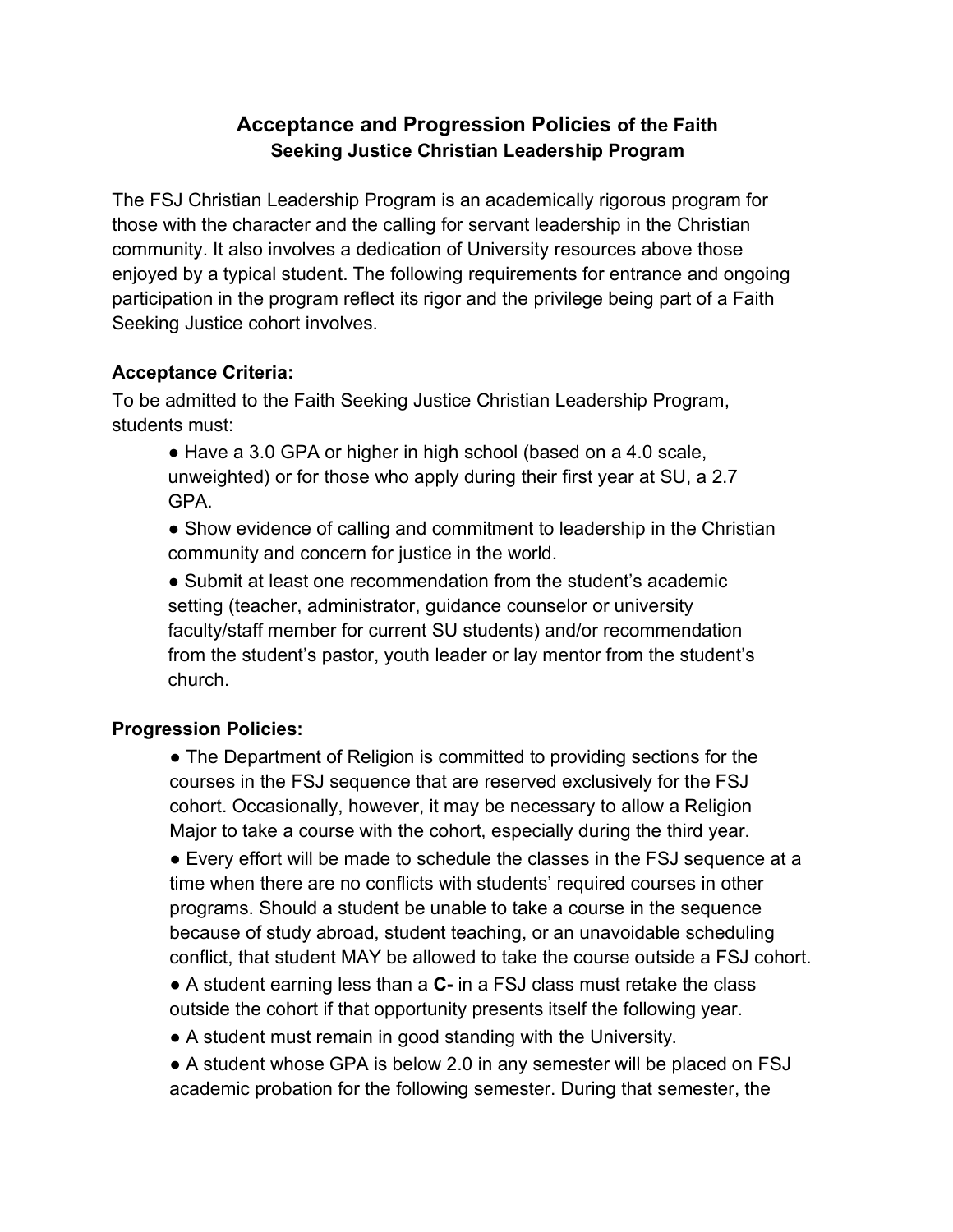student may be deemed ineligible to participate in FSJ activities, including FSJ trips. In consultation with the his or her faculty advisor, the director of the Academic Success Center, the FSJ Co-Chairs, a student on FSJ academic probation will be required to develop a plan of action for improving academic performance submitted in writing and approved by the FSJ Co-Chairs by the end of the first week of the next semester.

● A student whose semester GPA is below 2.0 for two successive semesters will be dismissed from the program. The FSJ Co-Chairs will check student GPAs each semester.

• A student dismissed from the FSJ program for academic reasons is ineligible for readmission to the program; however, this does not affect their standing in the Religion Minor or Major programs, which are subject to University and College of Arts and Sciences requirements.

● Students are expected to abide by the Student Code of Conduct in the Student Handbook. A student on Social or Conduct Probation may be subject to review (See most recent Student Code of Conduct in the Student Handbook currently available at

http://www.su.edu/academics/academic-resourcesinformation/undergraduate-and-graduate-catalogs/)

• A student may be subject to review on the recommendation of such action by a mentor, a member of the Spiritual Life team, a faculty member, or a person in a supervisory relationship with the student for conduct that represents a serious violation of the standards of integrity necessary for Christian leadership.

#### **Appeal and Review Process:**

● Appeal of actions taken on the basis of academic performance will be considered by the FSJ Leadership Team. Academic appeals must be submitted in writing within two weeks of the end of the semester. Every effort will be made to consider and respond to such appeals prior to the beginning of the next semester.

• Where appropriate and at the discretion of the FSJ Co-Chairs, or at the request of the student under review, other faculty members and/or the student's faculty advisor may be consulted as part of the appeal process.

● Non-academic reviews will be conducted by the FSJ Leadership Team and two FSJ students (one FSJ2 and one FSJ3, elected by their respective cohorts). Non-academic reviews may be conducted at any time.

● A review may result in a range of outcomes including but not limited to: o Dismissal from the FSJ Christian Leadership Program. Students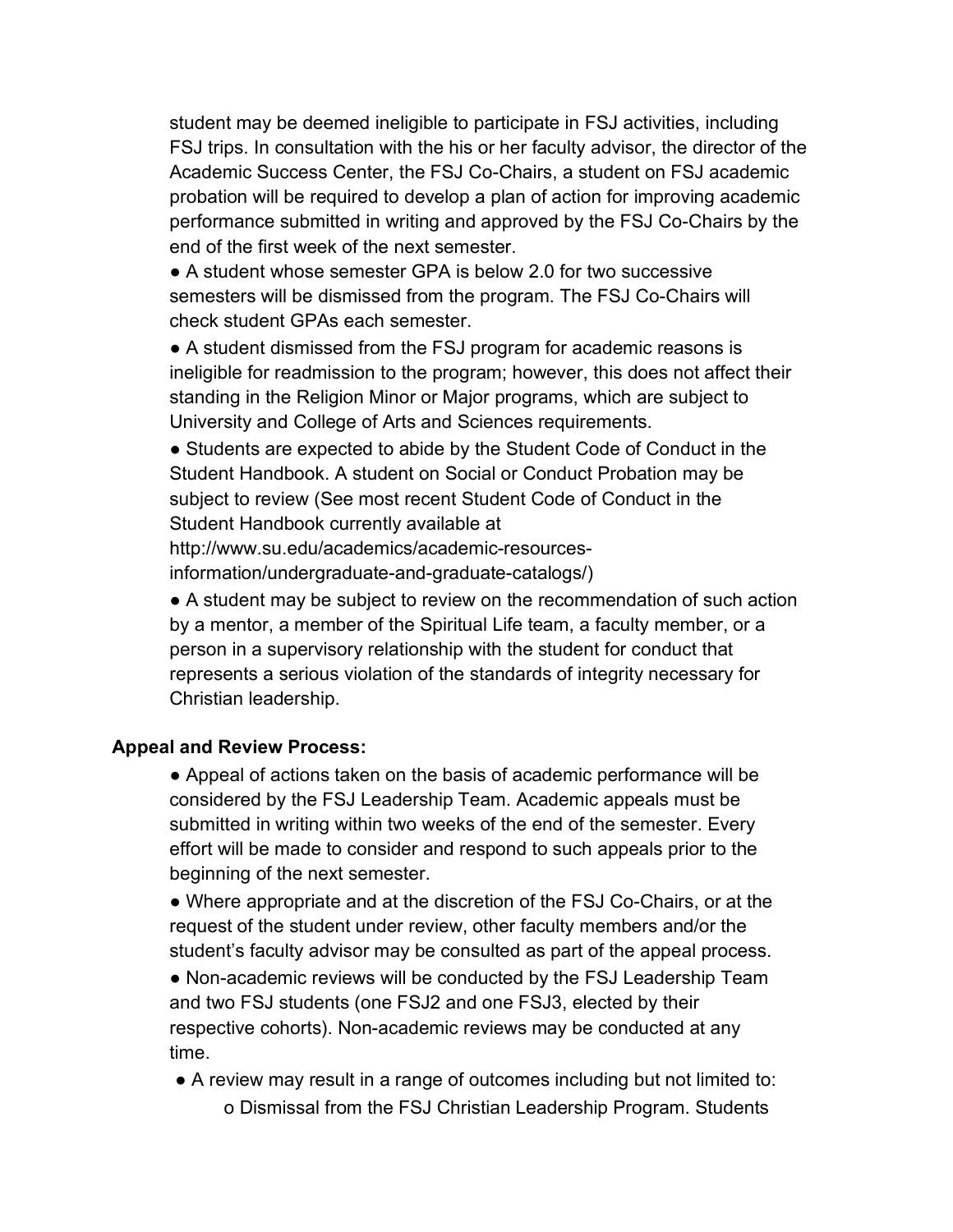dismissed from FSJ are encouraged to continue to pursue a religion minor/major.

o Other outcomes may include meeting with appropriate persons for spiritual care, life management coaching, study skill development or pastoral counsel. Students may be deemed ineligible to participate in FSJ activities, including trips. As occasions arise, reviews will be conducted within the context of covenant community, which the FSJ Christian Leadership Program seeks to embody.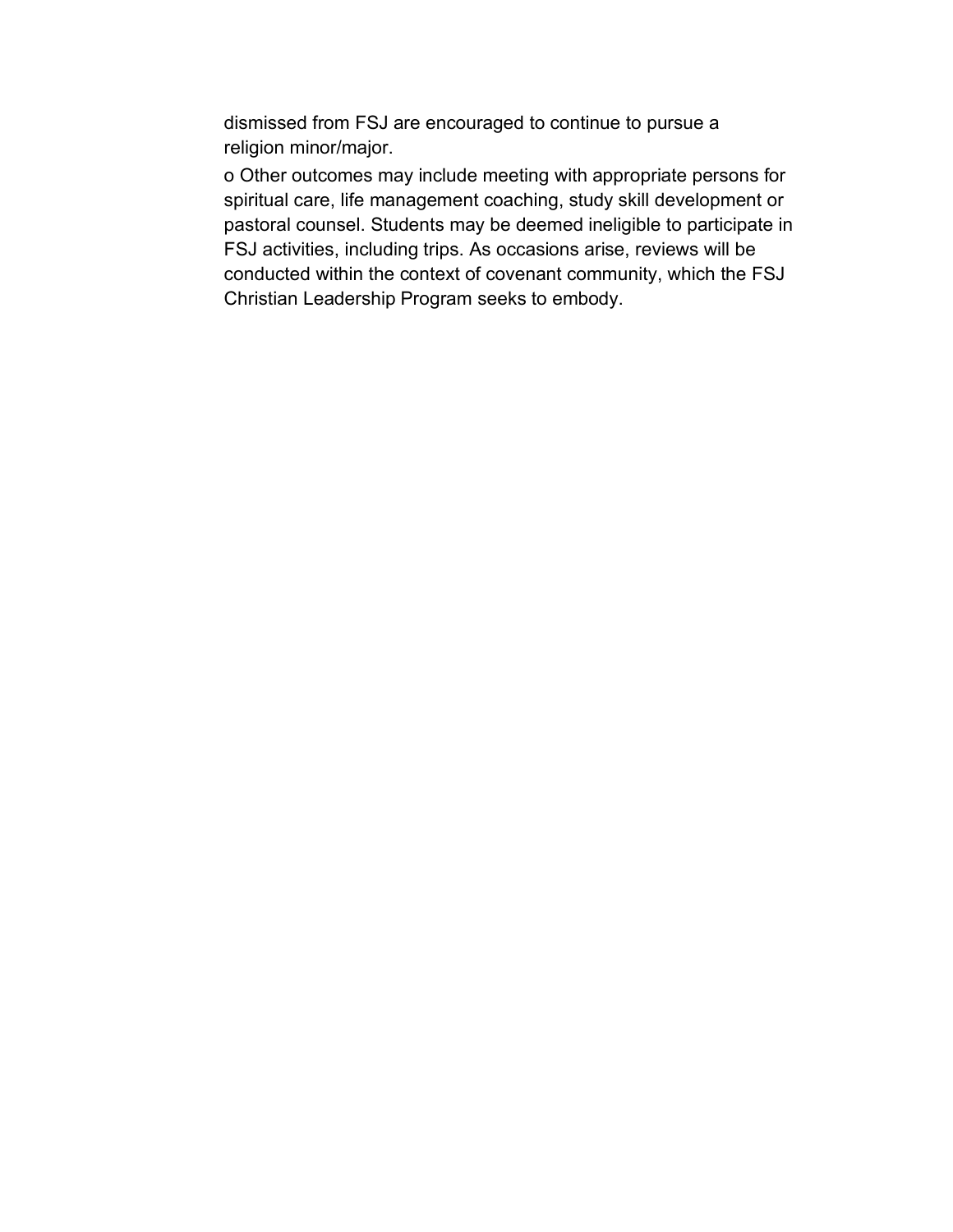#### **Trip Expectations for the Faith Seeking Justice Christian Leadership Program**

Each year, the Faith Seeking Justice Christian Leadership Program focuses on a theme (spiritual formation, leadership development, and a call to justice). Based on the particular theme for the year, the FSJ co-chairs and Leadership Team will choose an event that FSJ students will have the option of being part of. Throughout these events, students will be expected to more deeply engage the theme of the year. The goal is that students use these experiences to develop themselves in mind, body, and soul both individually and as a group. Examples of these trips in the past:

2018-19- Christian Community Development Association Leadership Conference (Leadership Development)

2017-18-Pilgrimage to Taizé Worship Community in France (Spiritual Formation) 2016-17- Day for All People advocacy training (Justice Advocacy) 2015-16: UMC General Conference in Portland, OR (Leadership Development)

**Attendance**: Each of these trips will be open to Faith Seeking Justice students. However, as these events will incur significant cost, time, and resources, there will be an acceptance process that will be required in order to attend:

- Students will be expected to fill out an application for each event that will be reviewed by the FSJ co-chairs.
- Each trip will have its own requirements and standards in order for students to attend. For instance, international trips will have stricter guidelines based on SU policy, travel issues and risk management. These guidelines will be determined by the FSJ co-chairs.
- Students who are on academic and/or conduct probation, or under review for either, may be deemed ineligible to attend these trips (see FSJ Acceptance and Progression Policies document).

● Students may be deemed ineligible if their conduct represents a serious violation of the standards of integrity necessary for Christian leadership and the FSJ program.

• Students may be expected to attend meetings, fill out forms, and do assignments in preparation for each event.

• Throughout the event, students are expected to abide by Shenandoah's Student Code of Conduct as well as embodying the values of the Faith Seeking Justice Christian Leadership Program. Failure to do this may result in the dismissal from the trip at the student's expense. Dismissal will be determined by trip leaders on a case-by-case basis.

● Throughout the event, students will be expected to reflect on the experience both